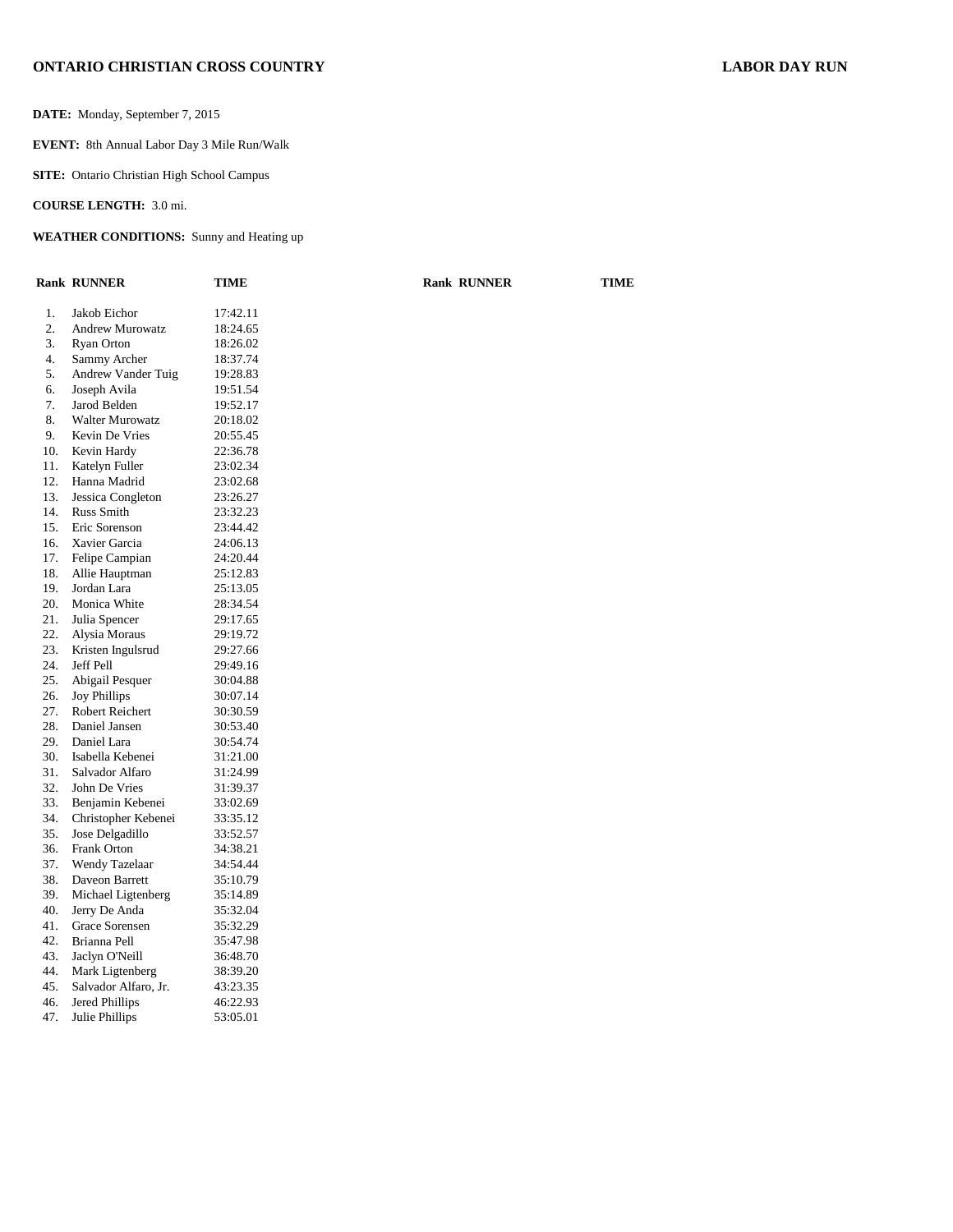# **ONTARIO CHRISTIAN CROSS COUNTRY LABOR DAY RUN ALL-TIME LEADERS**

# **ONTARIO CHRISTIAN LABOR DAY RUN - 3.0 mi. - Ontario Christian campus**

|     | <b>Rank Runner</b>      | Time                 | Date   |     | <b>Rank Runner</b>        | Time     | Date   |
|-----|-------------------------|----------------------|--------|-----|---------------------------|----------|--------|
| 1.  | Zach Oliver             | 14:51.78             | 9/6/10 | 66. | Jim Powell                | 20:46.55 | 9/6/10 |
| 2.  | James Powell            | 16:40.68             | 9/6/10 | 67. | Evan Anderson             | 20:48.56 | 9/6/10 |
| 3.  | Miguel Diego            | 16:42.53             | 9/7/09 | 68. | Austin Leonard            | 20:50.34 | 9/7/09 |
| 4.  | Jake Landreth           | 17:01.39             | 9/2/13 | 69. | Kevin De Vries            | 20:55.45 | 9/7/15 |
| 5.  | Shane Snyder            | 17:17.32             | 9/5/11 | 70. | Henry Delaplane           | 20:57.41 | 9/7/09 |
| 6.  | Jakob Eichor            | 17:29.13             | 9/1/14 | 71. | Josh Shultz               | 20:57.55 | 9/5/11 |
| 7.  | Jake Landreth           | 17:31.35             | 9/3/12 | 72. | Noah Ghotbi               | 21:03.18 | 9/5/11 |
| 8.  | Ryan White              | 17:35.22             | 9/1/14 | 73. | Robin Green               | 21:06.33 | 9/1/14 |
| 9.  | Jordan Olson            | 17:36.34             | 9/5/11 | 74. | Jessica White             | 21:06.33 | 9/1/14 |
| 10. | Jerry Knox              | 17:40.22             | 9/6/10 | 75. | Alex Vander Tuig          | 21:06.45 | 9/2/13 |
| 11. | Jordan Olson            | 17:41.82             | 9/6/10 | 76. | Joseph Avila              | 21:06.55 | 9/1/14 |
| 12. | Jakob Eichor            | 17:42.11             | 9/7/15 | 77. | Chris Olson               | 21:10.87 | 9/6/10 |
| 13. | Joseph Guadarrama       | 17:42.30             | 9/6/10 | 78. | <b>Chloe Gonzales</b>     | 21:13.56 | 9/5/11 |
| 14. | Alan Green              | 17:49.53             | 9/1/14 | 79. | Cassie Todd               | 21:18.47 | 9/7/09 |
| 15. | <b>Jared Overstreet</b> |                      | 9/6/10 | 80. |                           |          | 9/7/09 |
|     |                         | 17:53.94             |        |     | Jeremy Zuidema            | 21:22.60 |        |
| 16. | Jake Landreth           | 18:02.20             | 9/5/11 | 81. | <b>Ryan Orton</b>         | 21:22.84 | 9/2/13 |
| 17. | Cody See                | 18:02.68             | 9/6/10 | 82. | Chris Olson               | 21:25.16 | 9/7/09 |
| 18. | Caleb Arana             | 18:05.81             | 9/7/09 | 83. | Jake Reyes                | 21:28.06 | 9/1/14 |
| 19. | Jakob Eichor            | 18:06.73             | 9/2/13 | 84. | Jessica Congleton         | 21:31.58 | 9/2/13 |
| 20. | Collin White            | 18:07.45             | 9/1/14 | 85. | Jacqueling Firestone      | 21:32.03 | 9/7/09 |
| 21. | Isaiah Vasquez          | 18:09.34             | 9/7/09 | 86. | Hoang Phan                | 21:33.11 | 9/5/11 |
| 22. | <b>Jared Overstreet</b> | 18:23.47             | 9/5/11 | 87. | Connor White              | 21:34.51 | 9/1/14 |
| 23. | <b>Andrew Murowatz</b>  | 18:24.65             | 9/7/15 | 88. | Colby Rummell             | 21:38.73 | 9/1/14 |
| 24. | <b>Ryan Orton</b>       | 18:26.02             | 9/7/15 | 89. | Chris Olson               | 21:48.57 | 9/5/11 |
| 25. | Joseph Guadparrama      | 18:34.17             | 9/5/11 | 90. | Robin Valencia            | 21:51.06 | 9/2/13 |
| 26. | Sammy Archer            | 18:37.74             | 9/7/15 | 91. | Margaret Guadarrama       | 21:51.87 | 9/6/10 |
| 27. | Adrian Green            | 18:40.09             | 9/1/14 | 92. | Felipe Campiran           | 21:52.57 | 9/3/12 |
| 28. | Sam White               | 18:49.16             | 9/1/14 | 93. | Camile Cole               | 21:56.71 | 9/3/12 |
| 29. | Andrew Green            | 18:52.16             | 9/1/14 | 94. | Kyle Rowland              | 21:58.68 | 9/3/12 |
| 30. | Alex White              | 18:59.45             | 9/1/14 | 95. | Cody Anderson             | 21:59.72 | 9/7/09 |
| 31. | Evan Anderson           | 19:05.98             | 9/5/11 | 96. | Ben Dykhouse              | 22:05.55 | 9/5/11 |
| 32. | Linus Amarikwa          | 19:06.73             | 9/6/10 | 97. | Abby Canfield             | 22:14.55 | 9/7/09 |
| 33. | Jeff Vidas              | 19:06.91             | 9/7/09 | 98. | Felipe Campiran           | 22:14.87 | 9/5/11 |
| 34. | Dylan Van Iwaarden      | 19:16.43             | 9/5/11 | 99. | Doug Van Iwaarden         | 22:16.63 | 9/3/12 |
| 35. | Jordan Ishii            | 19:19.33             | 9/1/14 |     | 100. Felipe Campiran      | 22:20.49 | 9/1/14 |
| 36. | Evan Anderson           | 19:20.58             | 9/3/12 |     | 101. Brian Van Diest      | 22:22.58 | 9/6/10 |
| 37. | Noah Ghotbi             | 19:25.40             | 9/2/13 |     | 102. Ryan Groen           | 22:24.29 | 9/5/11 |
| 38. | Collin Hardy            | 19:25.89             | 9/3/12 |     | 103. Jeff Rowland         | 22:26.80 | 9/3/12 |
| 39. | Andrew Vander Tuig      | 19:28.83             | 9/7/15 |     | 104. Steve Cross          | 22:28.46 | 9/3/12 |
| 40. | Jared Overstreet        | 19:30.64             | 9/7/09 |     | 105. Brennon Kiledjian    | 22:29.43 | 9/2/13 |
| 41. | Alan De Vries           | 19:40.09             | 9/2/13 |     | 106. Felipe Campiran      | 22:30.40 | 9/2/13 |
| 42. | Adrian Saucedo          | 19:40.63             | 9/2/13 |     | 107. Brittany Todd        | 22:31.89 | 9/7/09 |
| 43. | Jared Chrisman          | 19:41.42             | 9/2/13 |     | 108. Harlan Miersma       | 22:33.22 | 9/5/11 |
| 44. | Noah Ghotbi             | 19:41.62             | 9/3/12 |     | 109. Samantha Sahagian    | 22:34.37 | 9/3/12 |
| 45. | Josh Gann               | 19:43.93             | 9/7/09 |     | 110. Nathan Gervaise      | 22:34.99 | 9/3/12 |
| 46. | Jerry Knox              | 19:45.60             | 9/5/11 |     | 111. Adrian Saucedo       | 22:35.20 | 9/3/12 |
| 47. | Cody Rietsma            | 19:47.28             | 9/5/11 |     | 112. Kevin Hardy          | 22:36.78 | 9/7/15 |
| 48. | Zach McGill             | 19:48.88             | 9/6/10 |     | 113. Baileigh Mesman      | 22:39.56 | 9/5/11 |
| 49. | Joseph Avila            | 19:51.54             | 9/7/15 |     | 114. Russ Smith           | 22:44.08 | 9/6/10 |
| 50. | Jarod Belden            | 19:52.17             | 9/7/15 |     | 115. Fantu Richards       | 22:45.03 | 9/7/09 |
| 51. | <b>Trevor Wolnisty</b>  | 19:55.34             | 9/7/09 |     | 116. Kevin De Vries       | 22:46.87 | 9/2/13 |
| 52. | Linus Amarikwa          |                      |        |     | 117. Christian Corrales   |          |        |
|     |                         | 19:55.59<br>19:57.00 | 9/7/09 |     |                           | 22:48.93 | 9/2/13 |
| 53. | Devin Ho                |                      | 9/1/14 |     | 118. Steve Cross          | 22:49.13 | 9/2/13 |
| 54. | Jordan Olson            | 20:03.13             | 9/7/09 |     | 119. Matt Alvarez         | 22:53.87 | 9/5/11 |
| 55. | Mike Wiersma            | 20:09.00             | 9/5/11 |     | 120. Justin Lee           | 22:56.54 | 9/2/13 |
| 56. | Cody Rietsma            | 20:11.09             | 9/6/10 |     | 121. Katelyn Fuller       | 23:02.34 | 9/7/15 |
| 57. | <b>Brendon Teague</b>   | 20:15.64             | 9/7/09 |     | 122. Hanna Madrid         | 23:02.68 | 9/7/15 |
| 58. | <b>Walter Murowatz</b>  | 20:18.02             | 9/7/15 |     | 123. Nadine White         | 23:03.86 | 9/1/14 |
| 59. | Dylan Van Iwaarden      | 20:24.77             | 9/6/10 |     | 124. Matt Alvarez         | 23:06.19 | 9/3/12 |
| 60. | Jared Chrisman          | 20:26.01             | 9/3/12 |     | 125. Julie Landreth       | 23:07.14 | 9/7/09 |
| 61. | Kevin White             | 20:33.34             | 9/1/14 |     | 126. Dave Canfield        | 23:07.23 | 9/6/10 |
| 62. | Tim Scheuers            | 20:33.81             | 9/1/14 |     | 127. Zach Canfield        | 23:07.51 | 9/6/10 |
| 63. | Abbie Canfield          | 20:33.96             | 9/6/10 |     | 128. Daniel Alvarez       | 23:11.56 | 9/3/12 |
| 64. | Maxine Munoz            | 20:37.03             | 9/6/10 |     | 129. Maxine Munoz         | 23:12.10 | 9/7/09 |
|     | 65. Baileigh Mesman     | 20:39.44             | 9/6/10 |     | 130. Jessica Van Iwaarden | 23:13.66 | 9/6/10 |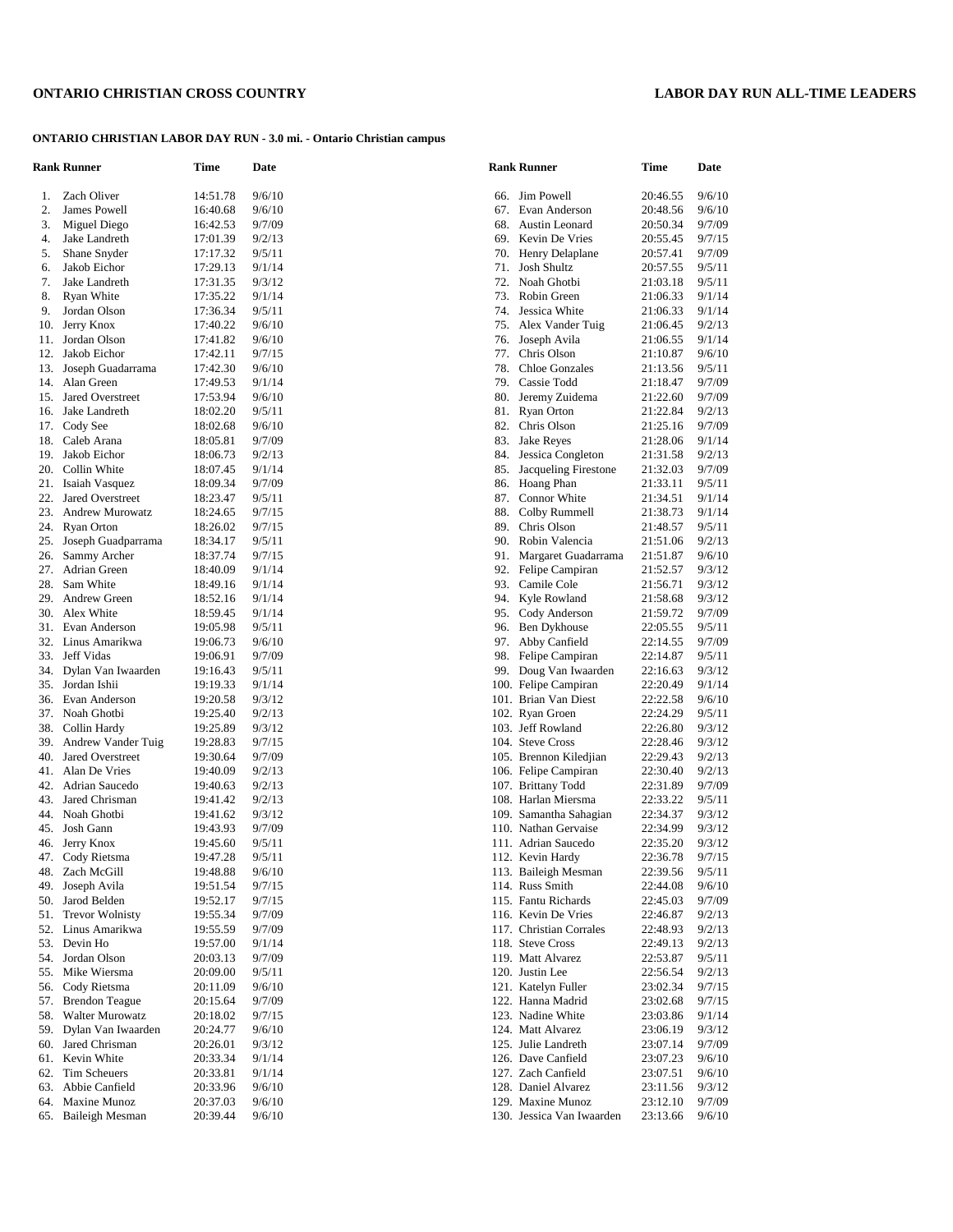# **ONTARIO CHRISTIAN CROSS COUNTRY LABOR DAY RUN ALL-TIME LEADERS**

# **ONTARIO CHRISTIAN LABOR DAY RUN - 3.0 mi. - Ontario Christian campus**

| <b>Rank Runner</b>        | Time     | Date   | <b>Rank Runner</b>        | Record   | Date             |
|---------------------------|----------|--------|---------------------------|----------|------------------|
| 131. Lamar Hangar         | 23:14.38 | 9/7/09 | 196. Alex Knox            | 25:51.98 | 9/5/11           |
| 132. Jessica Congleton    | 23:15.59 | 9/3/12 | 197. John De Vries        | 25:54.33 | 9/5/11           |
| 133. Meagan Bourne        | 23:20.76 | 9/3/12 | 198. Tammy Wolfhope       | 26:04.96 | 9/5/11           |
| 134. Brian Van Diest      | 23:21.50 | 9/5/11 | 199. Molly Penalver       | 26:10.07 | 9/2/13           |
| 135. Jeff Rowland         | 23:23.83 | 9/1/14 | 200. Deanna Hanger        | 26:16.12 | 9/6/10           |
| 136. Jessica Congleton    | 23:26.27 | 9/7/15 | 201. Doug Rustenburg      | 26:18.38 | 9/3/12           |
| 137. Russ Smith           | 23:28.14 | 9/1/14 | 202. Abby Canfield        | 26:29.80 | 9/5/11           |
| 138. Jeffrey Hatfield     | 23:30.12 | 9/6/10 | 203. David Canfield       | 26:30.19 | 9/5/11           |
| 139. Kyle Rowland         | 23:30.53 | 9/2/13 | 204. Kees Kiledjian       | 26:32.87 | 9/2/13           |
| 140. Russ Smith           | 23:32.23 | 9/7/15 | 205. Kendall Rummell      | 26:42.89 | 9/1/14           |
| 141. Joy White            | 23:33.91 | 9/1/14 | 206. Jessica Van Iwaarden | 26:51.38 | 9/2/13           |
| 142. Molly Penalver       | 23:39.08 | 9/3/12 | 207. Sandra Lopez         | 26:53.71 | 9/3/12           |
| 143. Chris Hynes          | 23:40.74 | 9/7/09 | 208. Cally Bonestroo      | 26:58.61 | 9/6/10           |
| 144. Dean Mesman          | 23:41.63 | 9/5/11 | 209. Tammy Wolfhope       | 26:59.99 | 9/1/14           |
| 145. Eric Sorenson        | 23:44.42 | 9/7/15 | 210. Scott Anderson       | 27:02.03 | 9/7/09           |
| 146. Jessica Van Iwaarden | 23:44.90 | 9/5/11 | 211. Justin Kay           | 27:11.99 | 9/7/09           |
| 147. Jim Wolfhope         | 23:47.41 | 9/6/10 | 212. Samantha Love        | 27:12.35 | 9/7/09           |
| 148. Joe Knight           | 23:49.01 | 9/7/09 | 213. Alyssa White         | 27:12.91 | 9/1/14           |
| 149. Brianna Vanden Bosch | 23:50.09 | 9/5/11 | 214. Tony Archer          | 27:13.13 | 9/1/14           |
| 150. Molly Penalver       | 23:54.68 | 9/1/14 | 215. Tom Rummell          | 27:18.55 | 9/1/14           |
| 151. Gretchen Gonzales    | 23:57.08 | 9/5/11 | 216. Keri Whitaker        | 27:18.86 | 9/7/09           |
| 152. Kyle Rowland         | 24:03.86 | 9/5/11 | 217. Alyssa Avila         | 27:25.52 | 9/3/12           |
| 153. Xavier Garcia        | 24:06.13 | 9/7/15 | 218. David Stienstra      | 27:31.31 | 9/2/13           |
|                           |          |        | 219. Paul Alvarez         |          |                  |
| 154. Tammy Wolfhope       | 24:06.67 | 9/3/12 |                           | 27:32.31 | 9/3/12<br>9/2/13 |
| 155. Kevin Hardy          | 24:09.93 | 9/2/13 | 220. Clarisa Quintanilla  | 27:42.54 |                  |
| 156. Brad Hardy           | 24:17.62 | 9/3/12 | 221. Meredith Van Dam     | 27:42.55 | 9/6/10           |
| 157. Brianna Vanden Bosch | 24:17.87 | 9/6/10 | 222. Tony Quintanilla     | 27:45.16 | 9/2/13           |
| 158. Felipe Campian       | 24:20.44 | 9/7/15 | 223. Michelle Green       | 27:47.81 | 9/7/09           |
| 159. Allison Hauptman     | 24:21.10 | 9/1/14 | 224. Jay Hormeth          | 27:48.27 | 9/5/11           |
| 160. Jordan Lara          | 24:21.32 | 9/1/14 | 225. Doug Rustenburg      | 27:51.16 | 9/5/11           |
| 161. Kevin Hardy          | 24:22.79 | 9/3/12 | 226. Kristina Barker      | 27:53.03 | 9/5/11           |
| 162. Kevin De Vries       | 24:23.06 | 9/3/12 | 227. Scott Anderson       | 28:06.32 | 9/3/12           |
| 163. Stephanie De Vries   | 24:25.17 | 9/6/10 | 228. Paul Alvarez         | 28:07.89 | 9/5/11           |
| 164. Abby Knight          | 24:29.06 | 9/7/09 | 229. Tammy Wolfhope       | 28:08.46 | 9/2/13           |
| 165. Scott Anderson       | 24:30.05 | 9/6/10 | 230. Emily Hauptman       | 28:09.41 | 9/3/12           |
| 166. Victoria Aivazian    | 24:31.69 | 9/6/10 | 231. Frank Orton          | 28:11.71 | 9/2/13           |
| 167. Jessica Van Iwaarden | 24:31.95 | 9/3/12 | 232. Paul Becker          | 28:12.39 | 9/3/12           |
| 168. Tammy Wolfhope       | 24:32.17 | 9/6/10 | 233. Cheyanne Gonzales    | 28:12.70 | 9/5/11           |
| 169. Victoria Aivazian    | 24:33.70 | 9/7/09 | 234. Paul Becker          | 28:12.82 | 9/1/14           |
| 170. Zach Canfield        | 24:38.44 | 9/7/09 | 235. Russ Smith           | 28:19.52 | 9/3/12           |
| 171. Stephanie De Vries   | 24:39.24 | 9/7/09 | 236. Tammy Wolfhope       | 28:20.22 | 9/7/09           |
| 172. David Ligtenberg     | 24:41.90 | 9/7/09 | 237. Megan Zwier          | 28:21.20 | 9/7/09           |
| 173. Dan Hynes            | 24:45.98 | 9/7/09 | 238. Aaron Stys           | 28:23.21 | 9/3/12           |
| 174. Emily White          | 24:48.52 | 9/2/13 | 239. William Groen        | 28:23.32 | 9/1/14           |
| 175. Collin Hardy         | 24:53.30 | 9/5/11 | 240. Nick White           | 28:24.09 | 9/7/09           |
| 176. Abby Knight          | 25:03.36 | 9/5/11 | 241. Ryan Groen           | 28:24.87 | 9/1/14           |
| 177. Hannah Pari          | 25:06.95 | 9/7/09 | 242. John De Vries        | 28:25.16 | 9/1/14           |
| 178. Deanna Hangar        | 25:07.22 | 9/7/09 | 243. Monica White         | 28:34.54 | 9/7/15           |
| 179. Alyssa Avila         | 25:09.45 | 9/2/13 | 244. Russ Smith           | 28:35.23 | 9/7/09           |
| 180. Allie Hauptman       | 25:12.83 | 9/7/15 | 245. Paul Alvarez         | 28:36.65 | 9/7/09           |
| 181. Jordan Lara          | 25:13.05 | 9/7/15 | 246. Walter Murowatz      | 28:38.29 | 9/1/14           |
| 182. Tammy Wolfhope       | 25:16.90 | 9/7/09 | 247. Jessica Vander Well  | 28:42.92 | 9/6/10           |
| 183. Ron Johnson          | 25:17.62 | 9/3/12 | 248. Keelah Aponte        | 28:42.92 | 9/5/11           |
| 184. Zach Canfield        | 25:20.77 | 9/5/11 | 249. Alejandra Delgadillo | 29:02.44 | 9/1/14           |
| 185. Kevin Hardy          | 25:24.97 | 9/5/11 | 250. Isabella Kebenai     | 29:03.02 | 9/1/14           |
| 186. Scott Spicer         | 25:26.20 | 9/1/14 | 251. Matthew Alvarez      | 29:04.47 | 9/7/09           |
| 187. Alexis White         | 25:27.97 | 9/2/13 | 252. Eric Marrs           | 29:04.60 | 9/6/10           |
| 188. Zach Rustenburg      | 25:29.04 |        | 253. Jenna Gann           |          | 9/6/10           |
|                           |          | 9/5/11 |                           | 29:05.12 |                  |
| 189. Jackson Anema        | 25:29.12 | 9/1/14 | 254. Mr. De Vries         | 29:08.49 | 9/2/13           |
| 190. Ben Dykhouse         | 25:34.26 | 9/2/13 | 255. Julia White          | 29:10.13 | 9/1/14           |
| 191. Russ Smith           | 25:38.34 | 9/5/11 | 256. Brittany Todd        | 29:12.95 | 9/6/10           |
| 192. Gretchen Gonzales    | 25:41.94 | 9/3/12 | 257. Samantha McGill      | 29:16.42 | 9/6/10           |
| 193. Nick White           | 25:47.78 | 9/7/09 | 258. Jamie McMath         | 29:16.88 | 9/6/10           |
| 194. Adrene Spencer       | 25:48.04 | 9/1/14 | 259. Julia Spencer        | 29:17.65 | 9/7/15           |
| 195. Tyler Adams          | 25:51.29 | 9/2/13 | 260. Brian Burroughs      | 29:18.85 | 9/3/12           |